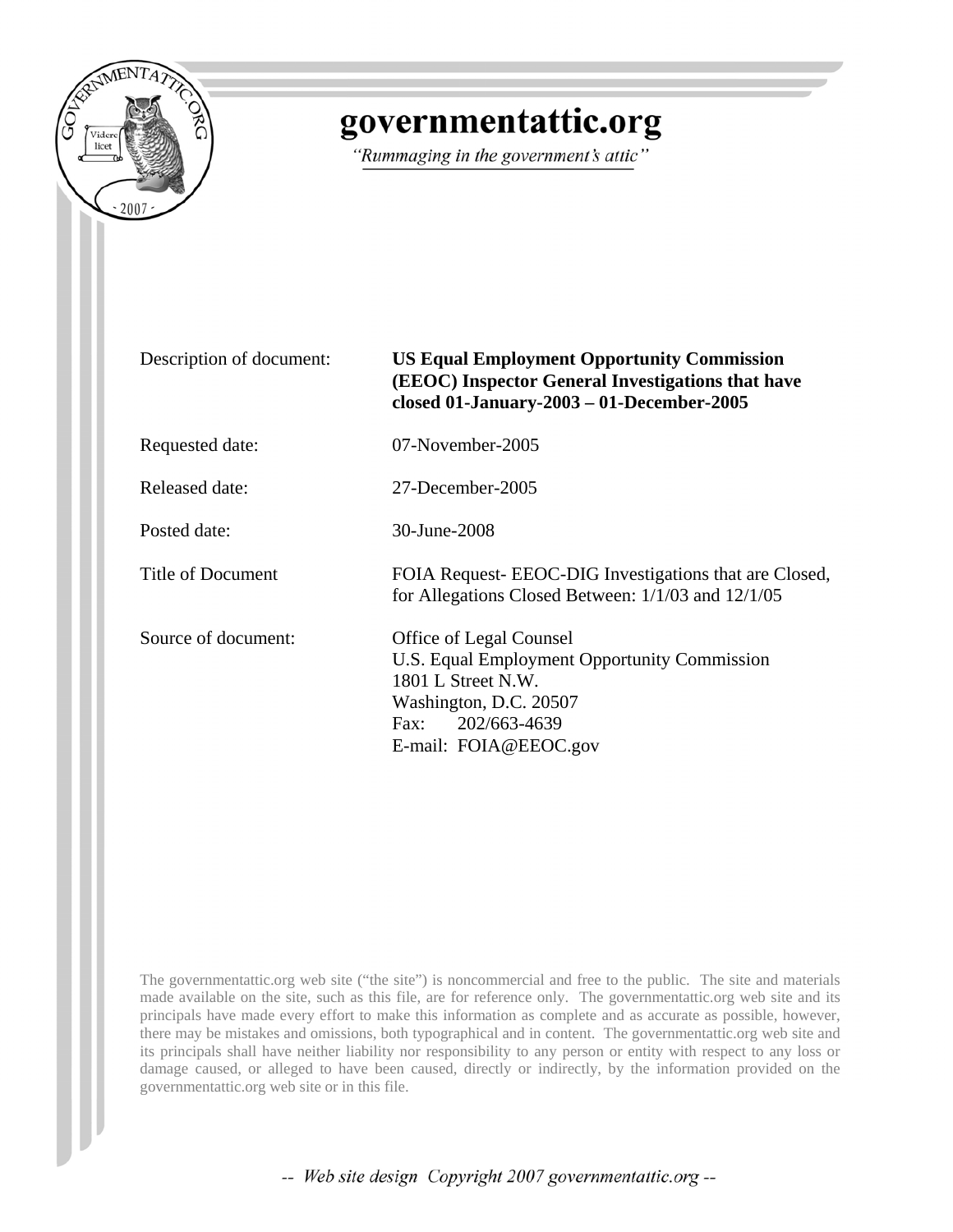

DFC 2 7 2005

# **Re: FOIA No. A6-02-FOIA-45**

Your Freedom of Information Act (FOIA) request, received in this office on November 7, 2005 has been processed. The paragraph(s) checked below apply:

- [] A portion of your request is neither granted nor denied because: [ ] Your request does not reasonably describe the records you wish disclosed or [ ] No records fitting the description of the records you seek disclosed exist or could be located after a thorough search. The remainder of your request is:
	- [] Granted
	- [] Denied pursuant to the subsections of the FOIA indicated at the end of this letter. An attachment to this letter explains the use of these exemptions in more detail.
	- [] Granted in part and denied in part. Portions not released are being withheld pursuant to the subsections of the FOIA indicated at the end of this letter. An attachment to this letter explains the use of these exemptions in more detail.
- [x] Your request is granted.
- [] Your request is denied pursuant to the subsections of the FOIA indicated at the end of this letter. An attachment to this letter explains the use of these exemptions in more detail.
- [] Your request is granted in part and denied in part. Portions not released are being withheld pursuant to the subsections of the FOIA indicated at the end of this letter. An attachment to this letter explains the use of these exemptions in more detail.
- [] You must send a check for \$ made payable to the United States Treasurer and mail to the above address. Professional search and review time is billed at a rate of \$17.00 per hour, and clerical search and review time at \$7.00 per hour, and photocopying at \$.15 per page. 29 C.F.R. § 1610.15. The fee has been computed as follows: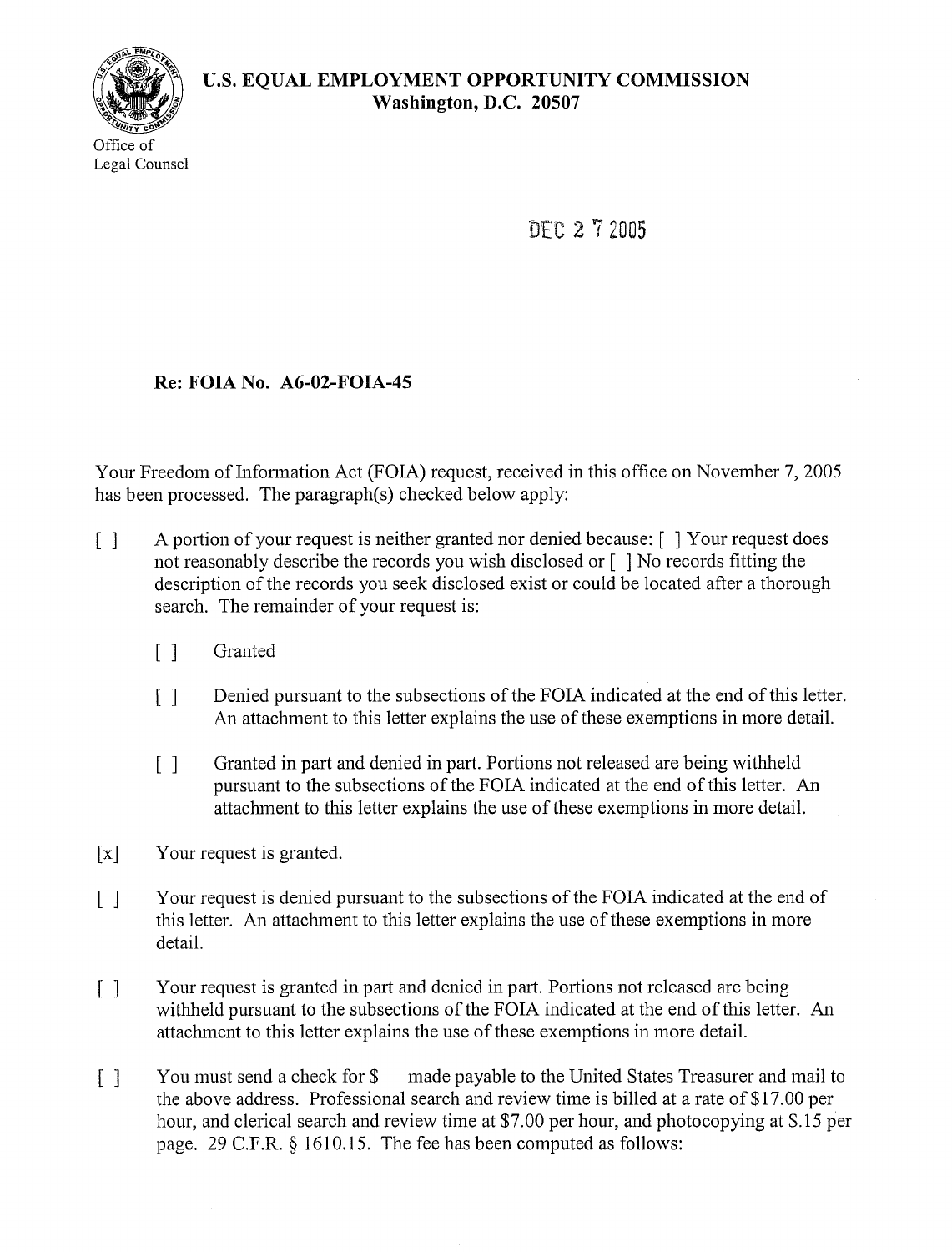- [] Commercial requests: pages of photocopying; hours of clerical review time; hours of professional review time; hours of clerical search time; and hours of professional search time.
- [] Requests by educational or noncommercial scientific institutions or representatives of the news media: pages of photocopying. pages of photocopying. The first 100 pages are provided free of charge.
- [] All other requests: pages of photocopying; hours of clerical search time; and hours of professional search time. The first 100 pages and 2 hours of search time are provided free of charge.
- [x] The disclosed records are enclosed. No fee is charged because the cost of collecting and processing the chargeable fee equals or exceeds the amount of the fee. 29 C.F.R.  $\S$ 1610.15(d).
- [] The disclosed records are enclosed. Photocopying and search fees have been waived pursuant to 29 C.F.R. § 1610.14.
- [] You may appeal this decision by writing within thirty days of receipt of this letter to the Legal Counsel, Equal Employment Opportunity Commission, 1801 L Street, N.W., Washington, D.C. 20507. Your appeal will be governed by 29 C.F.R. § 1610.11.
- [x] See attached Comments page for further information.

Sincere

lJ Sdgmaer

Stephanie D. Garner Assistant Legal Counsel/FOIA

Applicable Sections of the Freedom of Information Act, 5 U.S.C.  $\S$  552(b):

| $\lceil$ $\rceil$ (2)                        | $\lceil 1(6)$             |
|----------------------------------------------|---------------------------|
| $\lceil$ $\rceil$ (3)                        | $\lceil \, \rceil$ (7)(A) |
| $\lceil$ Section 706(b) of Title VII         | $\lceil$ 1 (7)(C)         |
| [] Section 709(e) of Title VII               | $\lceil (7)(D) \rceil$    |
| $\lceil$ $\rceil$ (4)<br>$\vert$ $\vert$ (5) | [] other (see attached)   |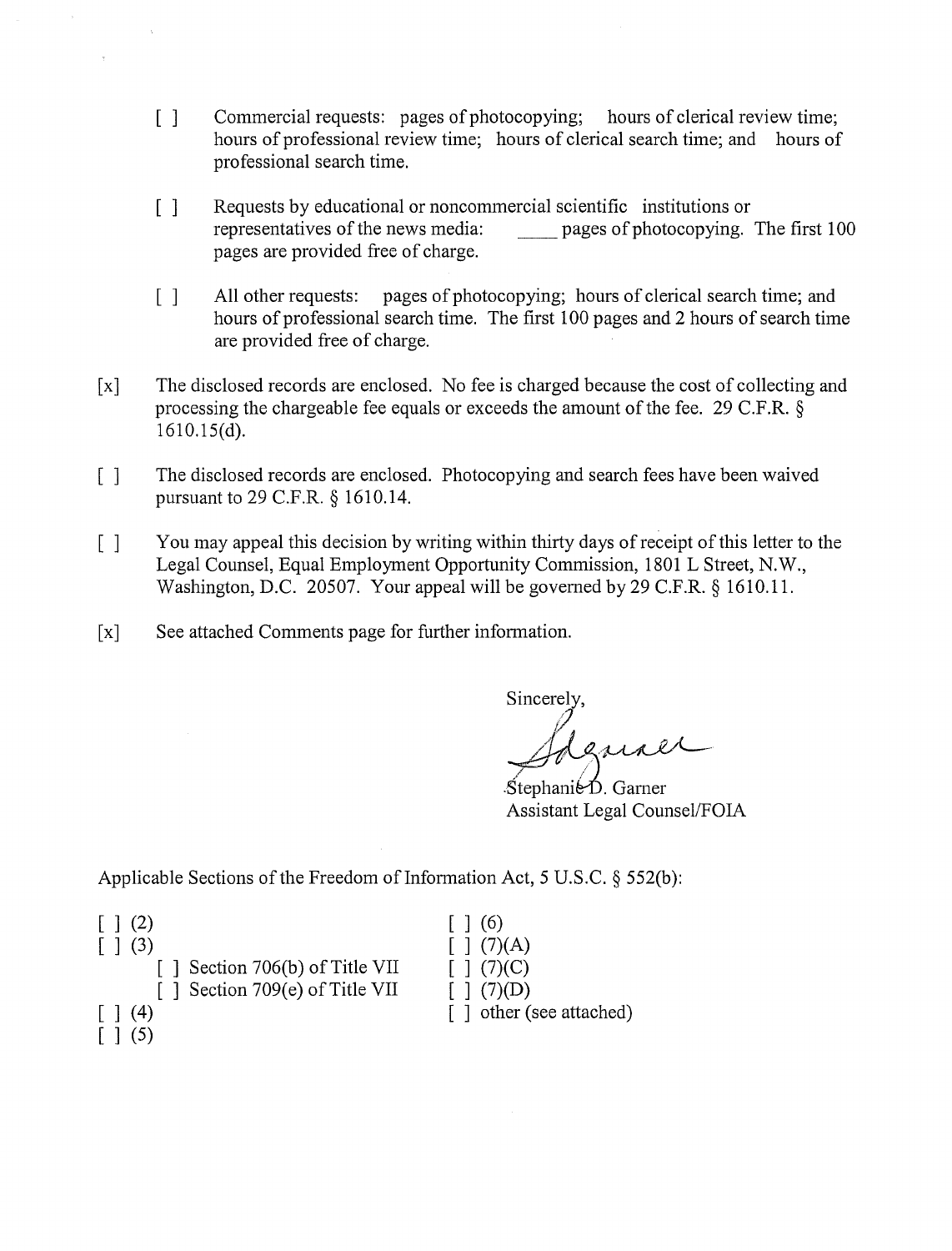# **Re: FOIA No. A6-02-FOIA-45**

# Comments Page

Your FOIA request is granted. In response to your request, a list of EEOC Office of Inspector General cases closed from January 1, 2003 to December 1, 2005 is enclosed.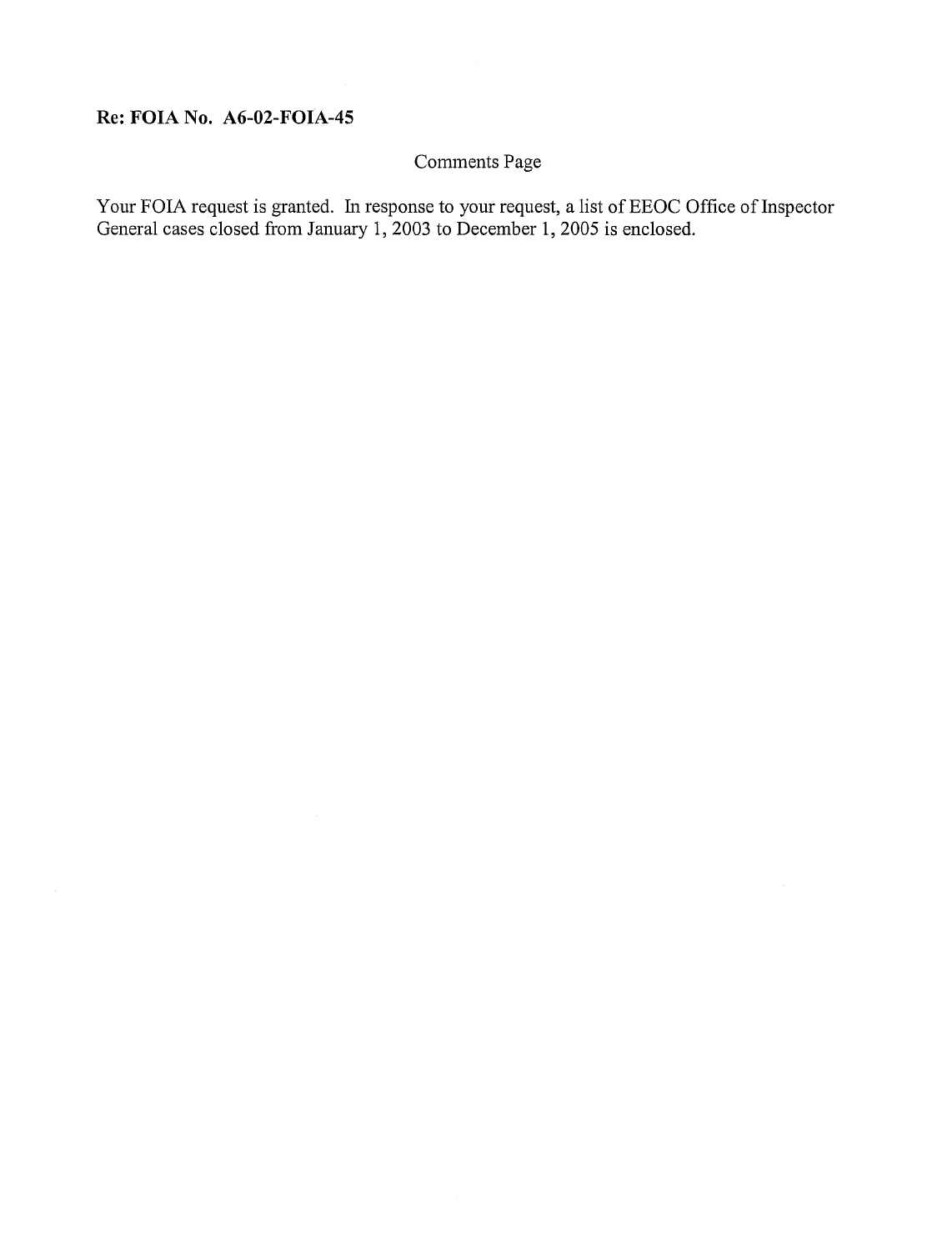# *FOIA REQUEST* **-** *EEOC-DIG Investigations that are Closed*

| <b>Investigative Number</b> Date Rec'd |           | <b>Date Closed</b>                                                             |  |
|----------------------------------------|-----------|--------------------------------------------------------------------------------|--|
| 100 - Gross Mismanagement/Misconduct   |           |                                                                                |  |
| 202 2258                               | 27-Jun-02 | 3/31/2003                                                                      |  |
| 205 2598                               | 22-Sep-05 | 11/18/2005                                                                     |  |
| 203 2323                               | 02-Apr-03 | 4/25/2003                                                                      |  |
| 205 2585                               | 17-Aug-05 | 9/16/2005                                                                      |  |
| 205 2583                               | 02-Aug-05 | 11/9/2005                                                                      |  |
| 205 2513                               | 07-Mar-05 | 10/19/2005                                                                     |  |
| 205 2514                               | 08-Mar-05 | 6/6/2005                                                                       |  |
| 205 2515                               | 10-Jan-05 | 5/17/2005                                                                      |  |
| 205 2527                               | 28-Mar-05 | 5/17/2005                                                                      |  |
|                                        |           | Summary for 'Issue1' = 100 - Gross Mismanagement/Misconduct (9 detail records) |  |

1000-Threat

203 2329 30-May-03 6/10/2003

Summary for 'Issue1' = 1000-Threat (1 detail record)

## *Thursday, December 01, 2005 Page* 1 *of9*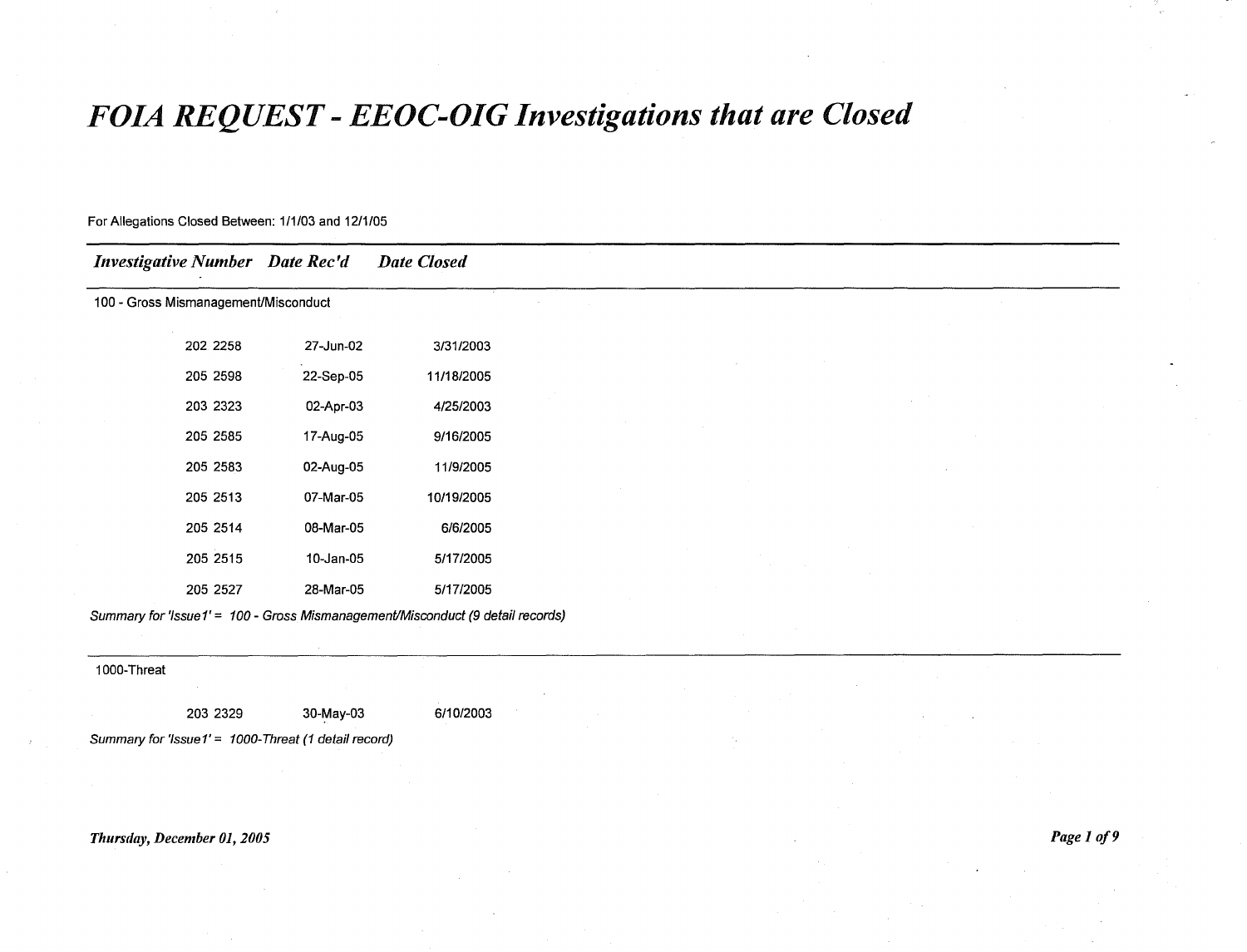101 - Verbal Abuse

| 203 2346 | 05-Aug-03 | 9/30/2003 |
|----------|-----------|-----------|
| 204 2372 | 06-Nov-03 | 12/2/2003 |
|          |           |           |

Summary for 'Issue1' = 101 - Verbal Abuse (2 detail records)

#### 106 - Pre-Selection

| 205 2591 | 13-Sep-05 | 9/22/2005 |
|----------|-----------|-----------|
| 205 2510 | 27-Jan-05 | 3/24/2005 |

Summary for 'Issue1' = 106 - Pre-Selection (2 detail records)

#### 107 - Preferential Treatment

| 204 2409 | 24-Feb-04 | 8/11/2004 |
|----------|-----------|-----------|
| 204 2449 | 28-Jun-04 | 8/17/2004 |
| 205 2579 | 12-Jul-05 | 10/5/2005 |
| 205 2580 | 23-Aug-05 | 10/5/2005 |

Summary for 'Issue 1' = 107 - Preferential Treatment (4 detail records)

#### 109 - Whistleblower Discrimination

| 205 2486 | 21-Oct-04 | 11/26/2004 |
|----------|-----------|------------|
| 204 2466 | 09-Jul-04 | 6/7/2005   |

#### *Thursday, December 01, 2005*

*Page2of9*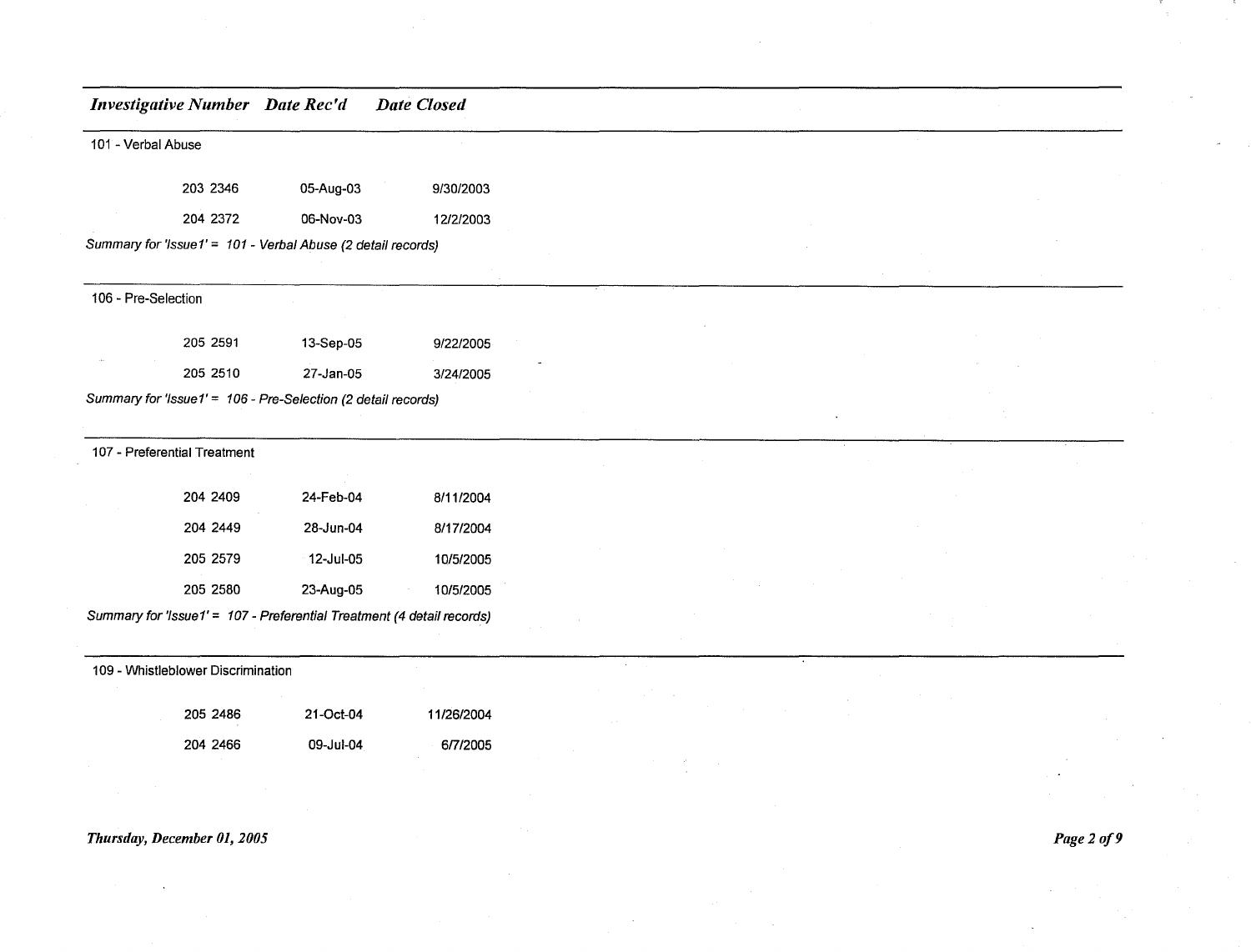Summary for 'Issue 1' = 109 - Whistleblower Discrimination (2 detail records)

111 - Improper Disclosure (Privacy Act)

203 2362 26-Jun-03 3/23/2004

Summary for 'Issue  $1' = 111$  - Improper Disclosure (Privacy Act) (1 detail record)

114 - False Statements (OIG Investigation)

203 2327 22-Apr-03 5/12/2004

Summary for 'Issue1' = 114 - False Statements (OIG Investigation) (1 detail record)

118 - Sexual harassment

| 203 2351 | 25-Aug-03 | 9/30/2004 |
|----------|-----------|-----------|
| 205 2592 | 08-Sep-05 | 9/22/2005 |

Summary for 'lssue1' = <sup>118</sup> - Sexual harassment (2 detail records)

| 199 - Other Gross Mismanagement/Misconduct |          |           |           |  |  |  |  |
|--------------------------------------------|----------|-----------|-----------|--|--|--|--|
|                                            | 205 2535 | 20-Apr-05 | 6/14/2005 |  |  |  |  |
|                                            | 203 2350 | 22-Aug-03 | 8/16/2004 |  |  |  |  |
|                                            | 205 2512 | 05-Jan-05 | 3/24/2005 |  |  |  |  |

Summary for 'Issue 1' = 199 - Other Gross Mismanagement/Misconduct (3 detail records)

#### *Thursday, December 01, 2005 Page30f9*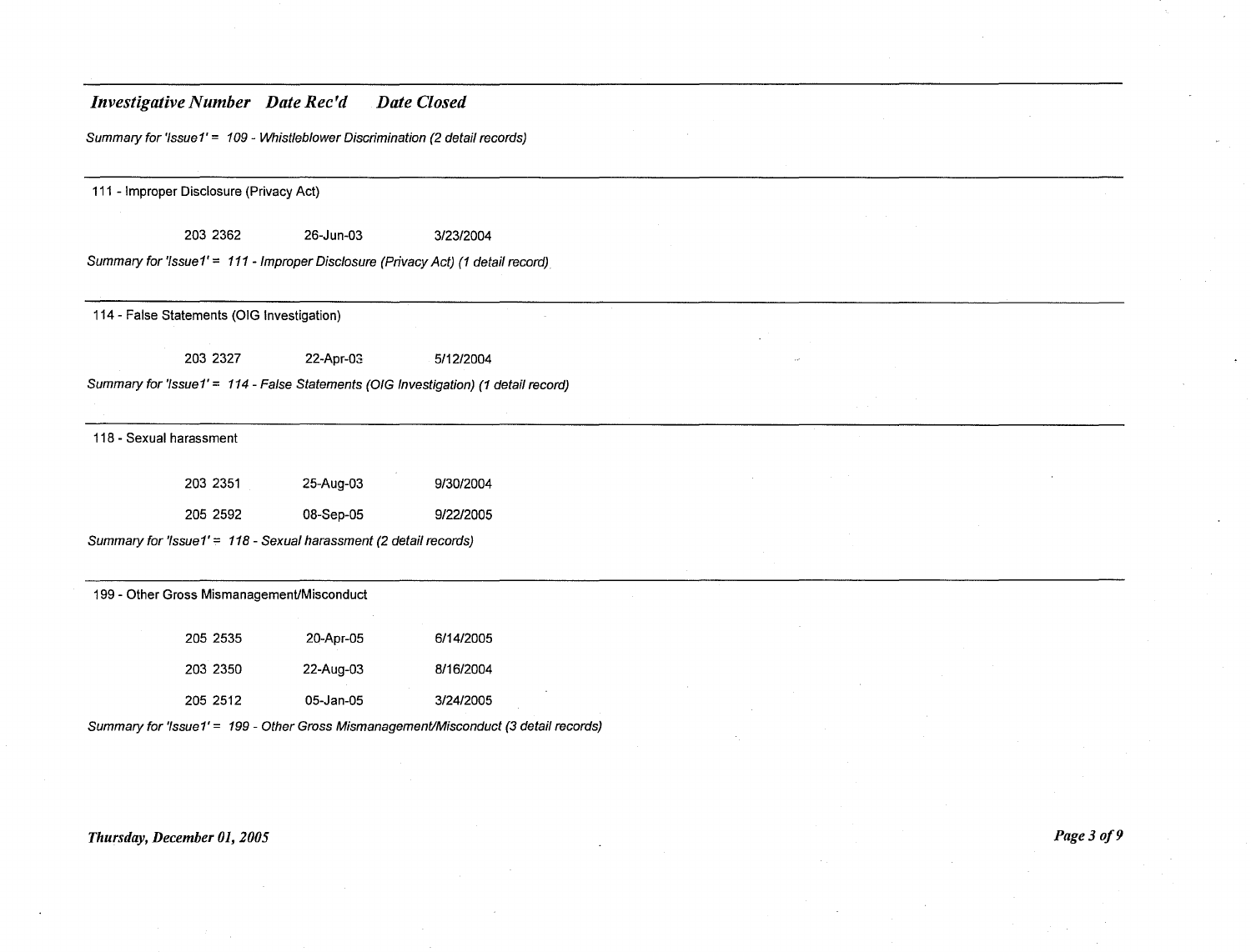| 200 - Ethics               |                                     |                                                                              |           |  |  |  |  |  |
|----------------------------|-------------------------------------|------------------------------------------------------------------------------|-----------|--|--|--|--|--|
|                            | 204 2427                            | 28-Apr-04                                                                    | 7/19/2004 |  |  |  |  |  |
|                            | 203 2293                            | 20-Nov-02                                                                    | 4/1/2003  |  |  |  |  |  |
|                            | 205 2475                            | 05-Oct-04                                                                    | 3/24/2005 |  |  |  |  |  |
|                            | 202 2243                            | 02-May-02                                                                    | 9/24/2003 |  |  |  |  |  |
|                            | 204 2413                            | 08-Mar-04                                                                    | 8/11/2004 |  |  |  |  |  |
|                            | 205 2590                            | 13-Sep-05                                                                    | 10/5/2005 |  |  |  |  |  |
|                            | 205 2483                            | 20-Oct-04                                                                    | 4/25/2005 |  |  |  |  |  |
|                            |                                     | Summary for 'Issue1' = 200 - Ethics (7 detail records)                       |           |  |  |  |  |  |
|                            |                                     |                                                                              |           |  |  |  |  |  |
|                            | 201 - Solicitation/Receipt of Loans |                                                                              |           |  |  |  |  |  |
|                            | 204 2369                            | 28-Oct-03                                                                    | 11/4/2003 |  |  |  |  |  |
|                            |                                     | Summary for 'Issue1' = 201 - Solicitation/Receipt of Loans (1 detail record) |           |  |  |  |  |  |
|                            |                                     |                                                                              |           |  |  |  |  |  |
| 203 - Gifts                |                                     |                                                                              |           |  |  |  |  |  |
|                            | 203 2326                            | 05-May-03                                                                    | 9/30/2003 |  |  |  |  |  |
|                            |                                     | Summary for 'Issue1' = 203 - Gifts (1 detail record)                         |           |  |  |  |  |  |
|                            |                                     |                                                                              |           |  |  |  |  |  |
| 207 - Conflict of Interest |                                     |                                                                              |           |  |  |  |  |  |
|                            | 203 2364                            | 24-Sep-03                                                                    | 9/27/2004 |  |  |  |  |  |
|                            |                                     |                                                                              |           |  |  |  |  |  |
|                            | 204 2433                            | 12-May-04                                                                    | 7/30/2004 |  |  |  |  |  |
|                            |                                     |                                                                              |           |  |  |  |  |  |

### *Thursday, December 01, 2005*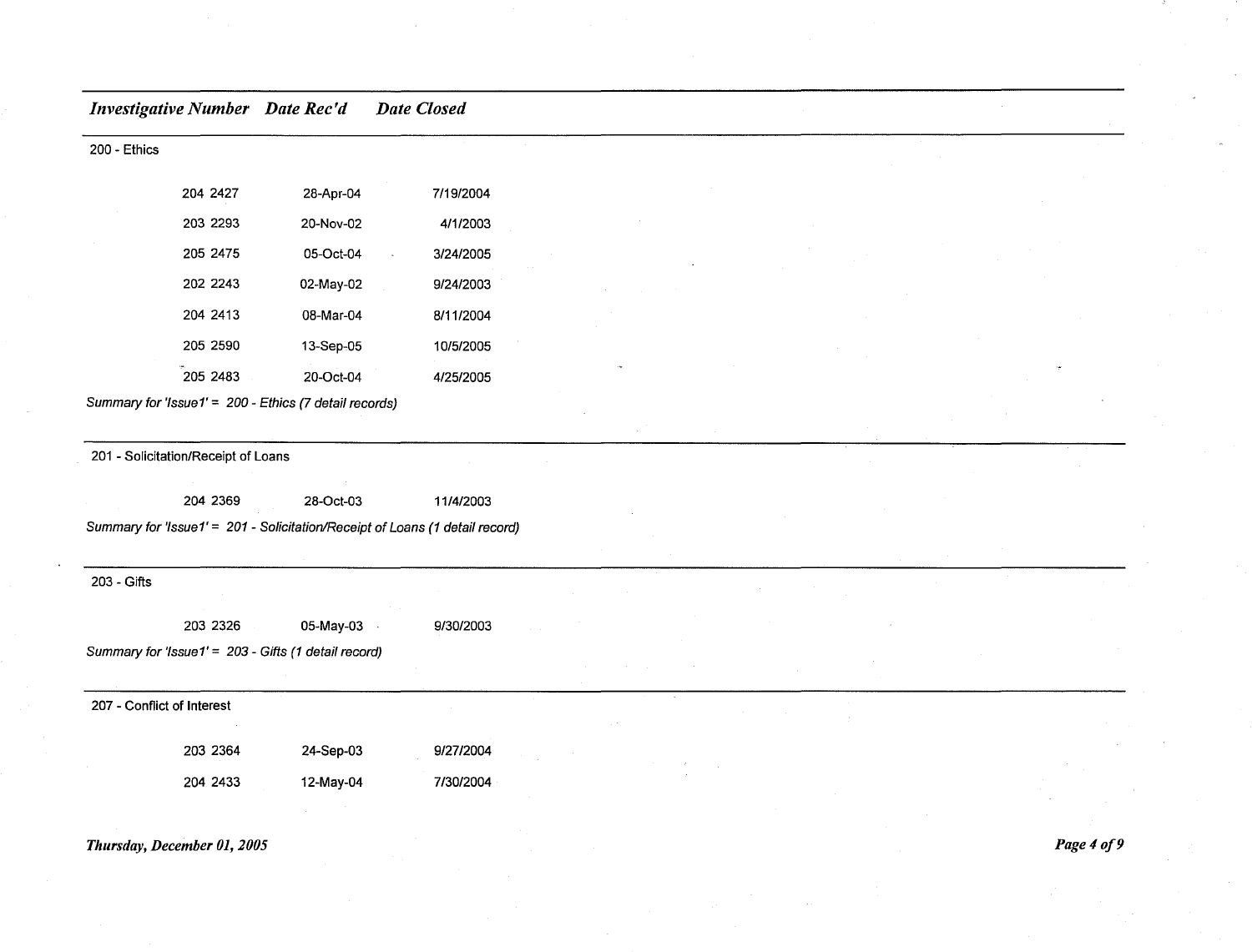Summary for 'lssue1' = 207 - Conflict of Interest (2 detail records)

| 299 - Other Ethics |           |            |  |  |  |  |  |
|--------------------|-----------|------------|--|--|--|--|--|
| 204 2428           | 13-Apr-04 | 5/13/2004  |  |  |  |  |  |
| 204 2458           | 04-Aug-04 | 10/12/2004 |  |  |  |  |  |
| 204 2463           | 17-Aug-04 | 10/13/2004 |  |  |  |  |  |
| 203 2358           | 07-Oct-03 | 6/4/2004   |  |  |  |  |  |
| 204 2400           | 07-Oct-03 | 7/20/2004  |  |  |  |  |  |
| 204 2393           | 12-Dec-03 | 2/9/2004   |  |  |  |  |  |
| 203 2343           | 31-Jul-03 | 3/16/2004  |  |  |  |  |  |

Summary for 'lssue1' = 299 - Other Ethics (7 detail records)

#### 300 - Theft

|                                                      | 202 2274 | 03-Sep-02 |  | 3/3/2004 |
|------------------------------------------------------|----------|-----------|--|----------|
| Summary for 'Issue1' = 300 - Theft (1 detail record) |          |           |  |          |

| 400 - Fraud (Minor) |          |           | $\cdot$   |
|---------------------|----------|-----------|-----------|
|                     | 201 2186 | 15-Aug-01 | 1/23/2003 |
|                     | 203 2303 | 08-Jan-03 | 7/6/2004  |
|                     | 205 2519 | 18-Feb-05 | 5/20/2005 |
|                     | 204 2397 | 29-Jan-04 | 3/18/2004 |

#### *Thursday, December 01, 2005*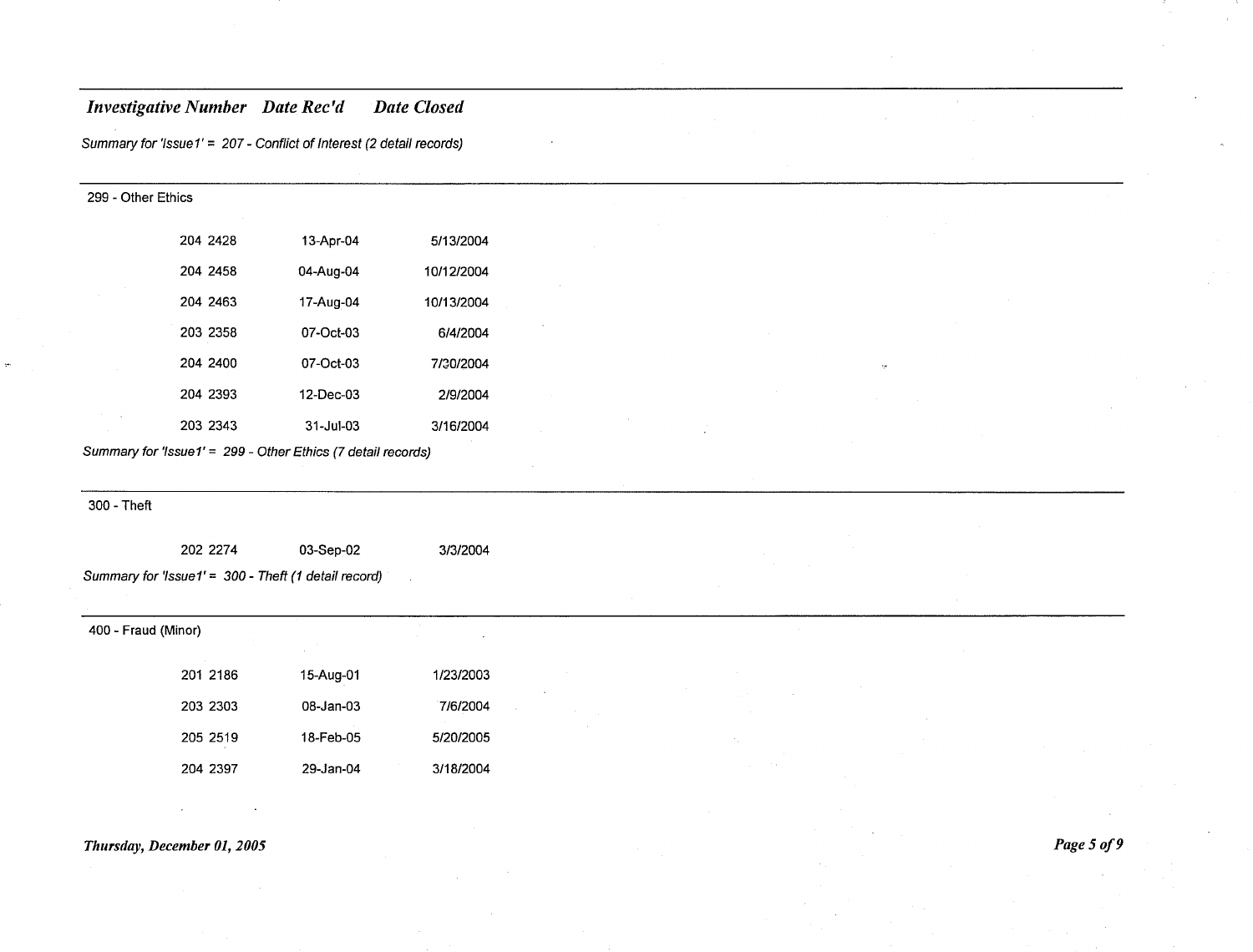Summary for 'Issue 1' = 400 - Fraud (Minor) (4 detail records)

401 - Time and Attendance Fraud

| 203 2353 | 29-Aug-03 | 9/22/2004 |
|----------|-----------|-----------|
| 203 2344 | 23-Jul-03 | 8/11/2004 |
| 205 2567 | 06-Jul-05 | 7/22/2005 |
| 203 2289 | 03-Oct-02 | 12/3/2003 |

Summary for 'Issue1' = 401 - Time and Attendance Fraud (4 detail records)

500 - Fraud (Major)

| 203 2322 | 26-Mar-03 | 4/5/2004   |
|----------|-----------|------------|
| 204 2421 | 06-Apr-04 | 6/10/2004  |
| 204 2410 | 27-Feb-04 | 3/10/2005  |
| 200 2050 | 06-Mar-00 | 12/19/2003 |
| 204 2447 | 09-Jun-04 | 7/22/2004  |
| 205 2553 | 03-Jun-05 | 6/30/2005  |

Summary for 'Issue 1' = 500 - Fraud (Major) (6 detail records)

501 - Mail Fraud

| 203 2357 | 01-Oct-03 | 11/4/2003 |
|----------|-----------|-----------|
| 204 2394 | 23-Jan-04 | 2/13/2004 |

#### *Thursday, December 01, 2005*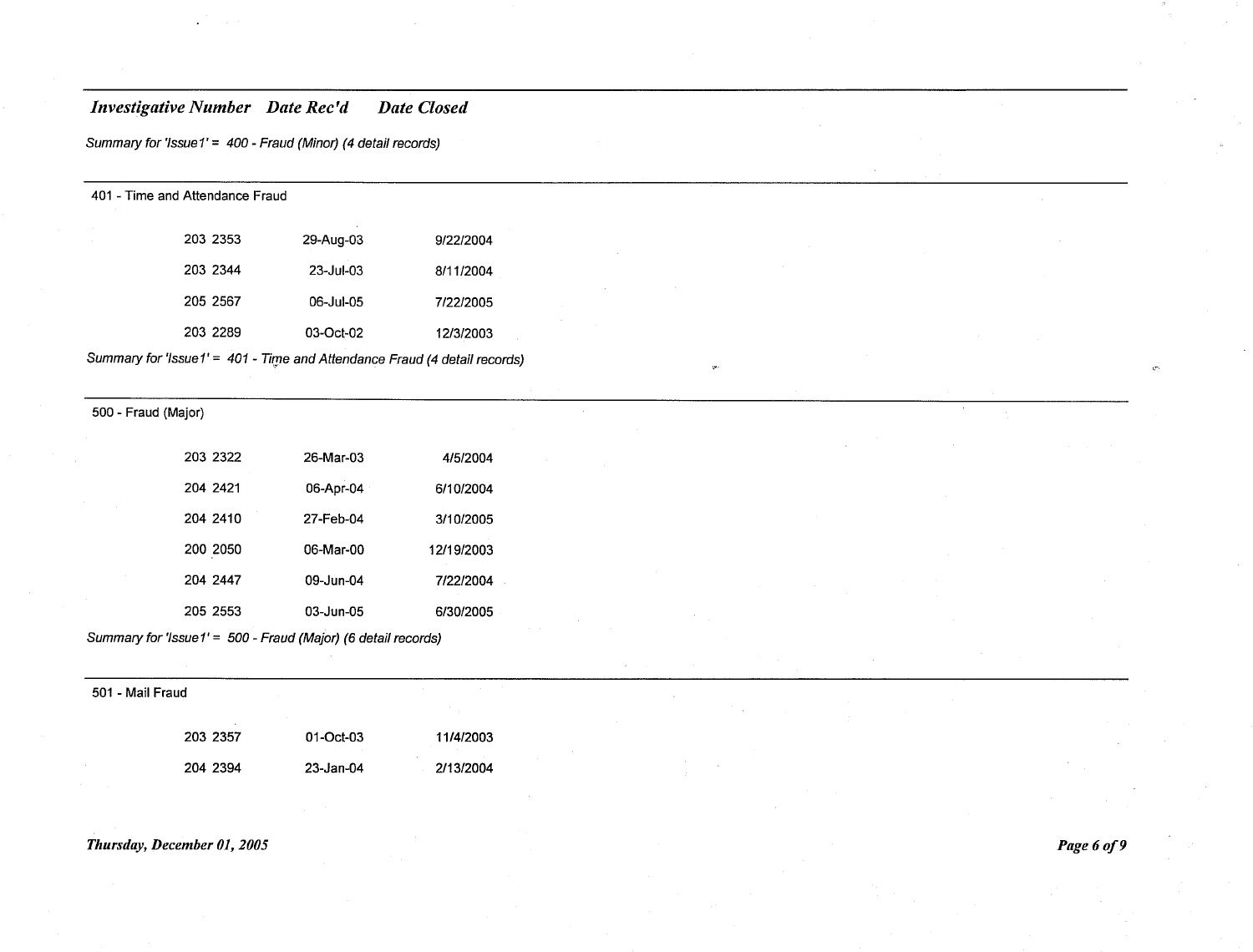Summary for 'Issue1' = 501 - Mail Fraud (2 detail records)

- Theft/Misappropriation of Gov't Property

06-Mar-02 3/10/2003

Summary for 'Issue 1' = 502 - Theft/Misappropriation of Gov't Property (1 detail record)

- ContracUProcurement Fraud

24-Sep-02 7/6/2004

Summary for 'lssue1' = <sup>505</sup> - Contract/Procurement Fraud (1 detail record)

- Other major Fraud

 $\alpha$ 

| 202 2229 | 21-Mar-02       | 5/7/2003   |
|----------|-----------------|------------|
| 204 2392 | 05-Jan-04       | 3/12/2004  |
| 204 2379 | 24-Nov-03       | 12/23/2003 |
| 204 2383 | $04 - Dec - 03$ | 3/12/2004  |
| 203 2338 | 15-Jul-03       | 9/24/2003  |
| 204 2368 | 21-Oct-03       | 12/3/2003  |
| 204 2440 | 04-Jun-04       | 7/8/2004   |
|          |                 |            |

Summary for 'Issue 1' = 599 - Other major Fraud (7 detail records)

- Other Criminal Violations

*Thursday, December 01,2005 Page 70f9*

 $\mathcal{A}$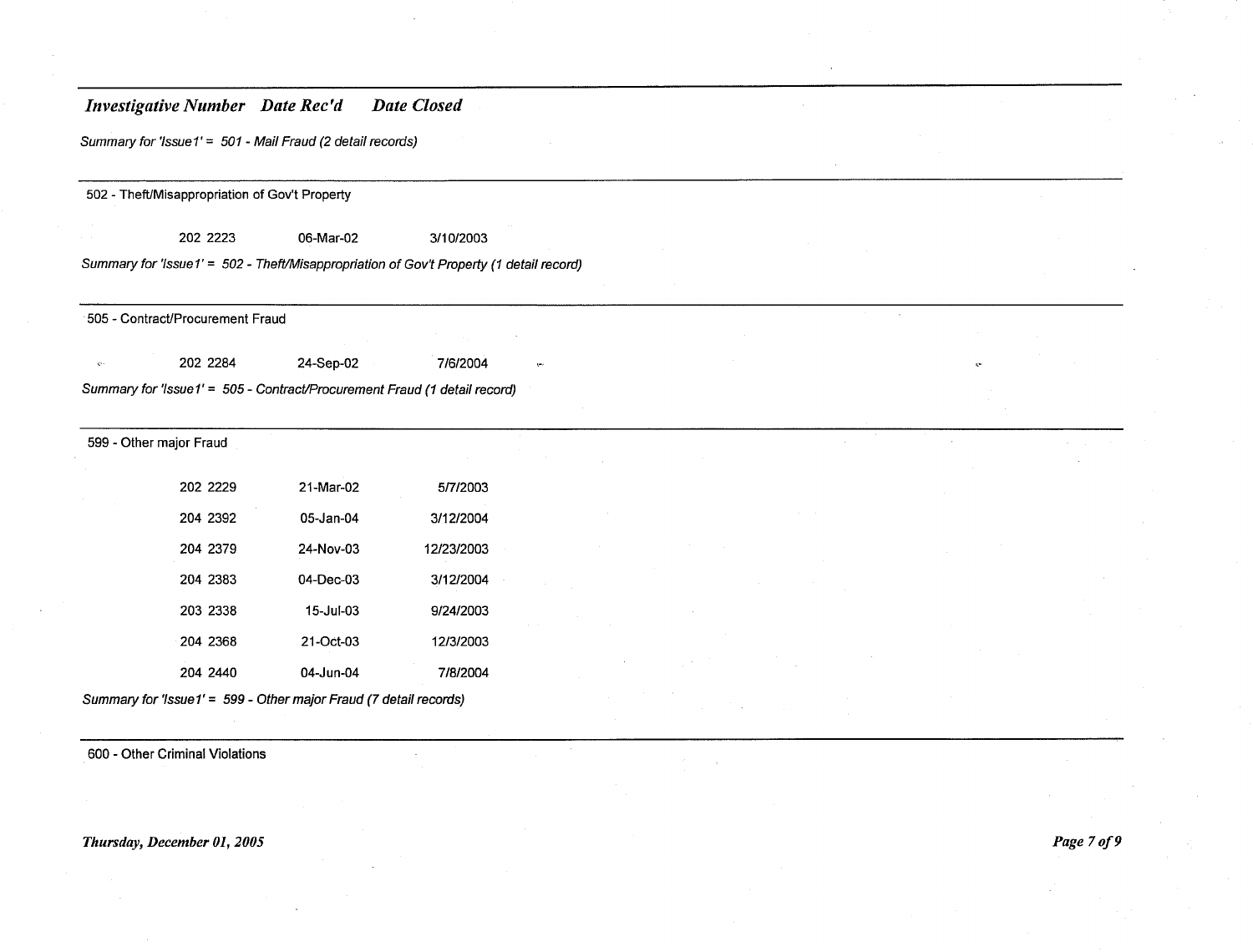| <b>Investigative Number</b> Date Rec'd                    |           | Date Closed                                                               |  |  |  |
|-----------------------------------------------------------|-----------|---------------------------------------------------------------------------|--|--|--|
| 202 2278                                                  | 06-Sep-02 | 4/25/2003                                                                 |  |  |  |
| 204 2374                                                  | 18-Nov-03 | 2/9/2004                                                                  |  |  |  |
|                                                           |           | Summary for 'Issue1' = 600 - Other Criminal Violations (2 detail records) |  |  |  |
| 601 - Conspiracy                                          |           |                                                                           |  |  |  |
| 204 2425                                                  | 20-Apr-04 | 8/27/2004                                                                 |  |  |  |
| Summary for 'Issue1' = 601 - Conspiracy (1 detail record) |           |                                                                           |  |  |  |
| 602 - Extortion                                           |           |                                                                           |  |  |  |
| 202 2249                                                  | 21-May-02 | 3/12/2004                                                                 |  |  |  |
| Summary for 'Issue1' = 602 - Extortion (1 detail record)  |           |                                                                           |  |  |  |
|                                                           |           |                                                                           |  |  |  |
| 603 - Bribery                                             |           |                                                                           |  |  |  |
| 205 2560                                                  | 16-Jun-05 | 10/17/2005                                                                |  |  |  |
| 204 2384                                                  | 15-Sep-03 | 10/19/2005                                                                |  |  |  |
| Summary for 'Issue1' = 603 - Bribery (2 detail records)   |           |                                                                           |  |  |  |
| 699 - Other                                               |           |                                                                           |  |  |  |
|                                                           |           |                                                                           |  |  |  |
| 205 2554                                                  | 02-Jun-05 | 7/7/2005                                                                  |  |  |  |
| 205 2569                                                  | 06-Jul-05 | 7/22/2005                                                                 |  |  |  |
| Summary for 'Issue1' = 699 - Other (2 detail records)     |           |                                                                           |  |  |  |

# *Thursday, December 01,2005 Page8of9*